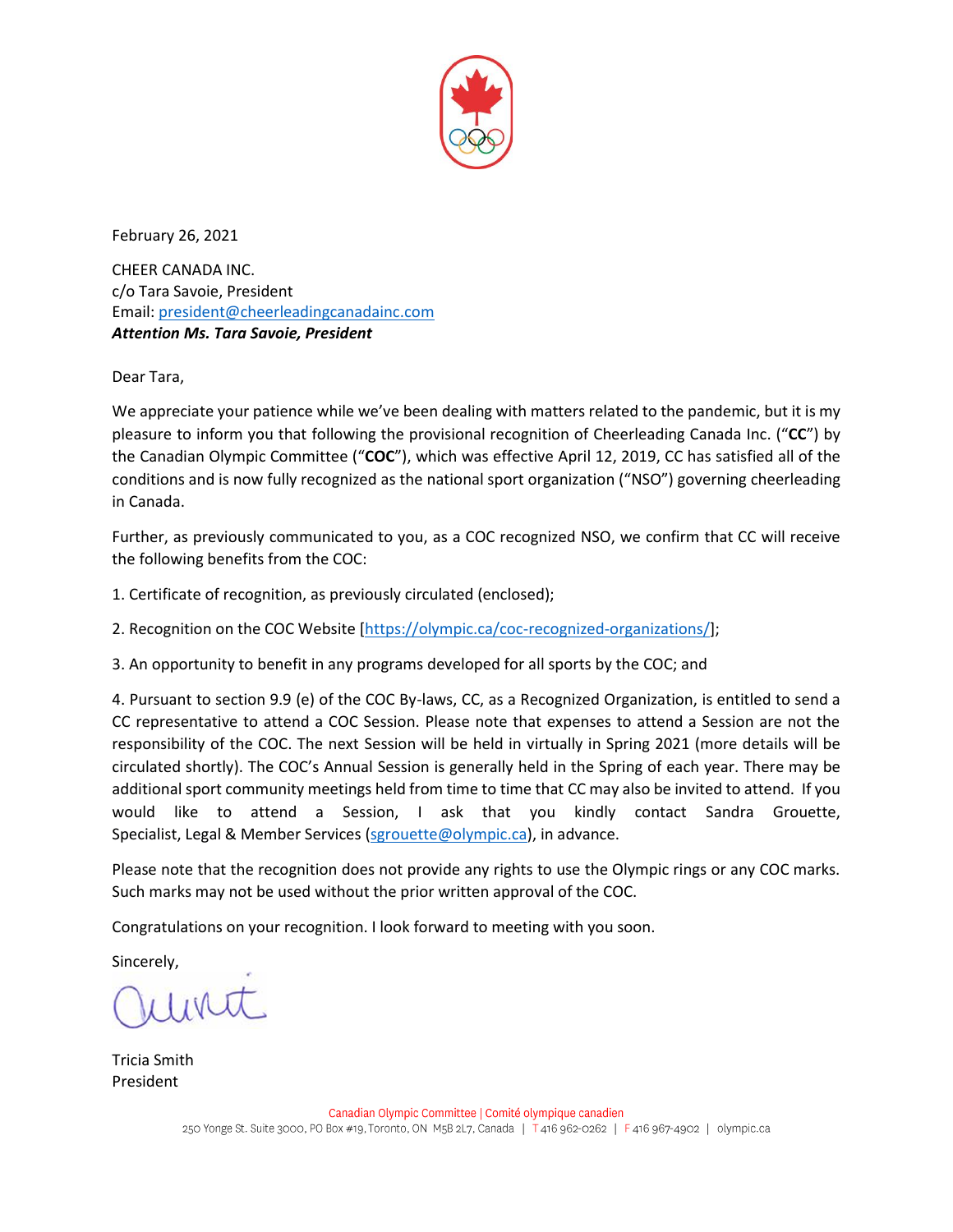

*On the occasion of À l'occasion de*

THE BOARD MEETING OF THE CANADIAN OLYMPIC **COMMITTEE** 

*On the 12 th of April 2019 Le 12 avril 2019*

## **CHEERLEADING CANADA INC.**

*RECEIVED RECOGNITION AS THE NATIONAL SPORT ORGANIZATION GOVERNING THE SPORT OF CHEERLEADING IN CANADA PURSUANT TO SECTION 8.8 OF GENERAL BY-LAW NO. 1 OF THE CANADIAN OLYMPIC COMMITTEE.*

LA RÉUNION DU CONSEIL DU COMITÉ OLYMPIQUE **CANADIEN** 

## **CHEERLEADING CANADA INC.**

*A ÉTÉ RECONNUE EN VERTU DE L'ARTICLE 8.8 DU RÈGLEMENT GÉNÉRAL N<sup>o</sup> 1 DU COMITÉ OLYMPIQUE CANADIEN COMME LA ORGANISME NATIONALE DE SPORT RÉGISSANT CHEERLEADINGAU CANADA.*

Tricia Smith President, Canadian Olympic Committee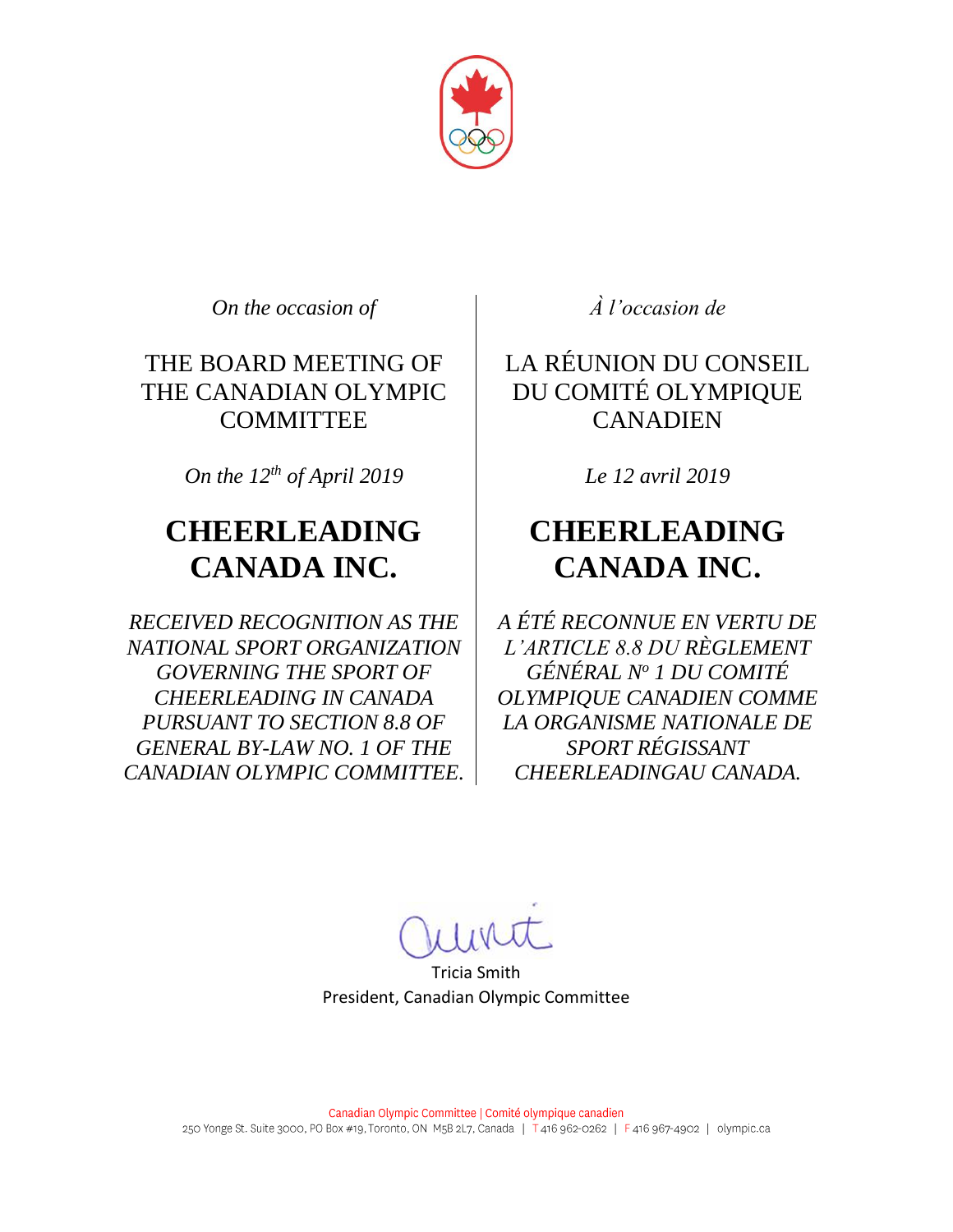

May 2<sup>nd</sup>, 2019

CHEERLEADING CANADA INC. c/o Jim Greenough, President 10345 136 St NW Edmonton, AB T5N 2E6 Email: president@cheerleadingcanadainc.com *Attention Mr. Jim Greenough, President* 

Dear Jim,

It is my pleasure to inform you that Cheerleading Canada Inc. ("**CC**") has been recognized provisionally by the Canadian Olympic Committee ("**COC**") effective April 12, 2019 as the national sport federation governing cheerleading in Canada.

Based on your application, we understand that CC is the member federation for Canada of the International Cheer Union (ICU).

The recognition will be complete if the following conditions are met by December 31, 2019:

- 1‐ Determination and naming of one official Provincial Sport Organization for cheerleading in the province of Manitoba;
- 2‐ Implementation of the following policies: anti‐harassment, anti‐discrimination, and whistleblower which you have indicated are in progress.

As a COC recognized federation, CC is eligible to nominate a representative who will be entitled to attend and observe the COC Session at your NSF's own cost. The next Session will be in Vancouver in the fall.

Upon completion of the aforementioned conditions, as a COC recognized organization, we confirm that CC will receive the following benefits from the COC:

1. Certificate of recognition (enclosed);

2. Recognition on the COC Website [https://olympic.ca/coc-recognized-organizations/];

3. An opportunity to benefit in any programs developed for all sports by the COC in accordance with the NSF Enhancement Initiative; and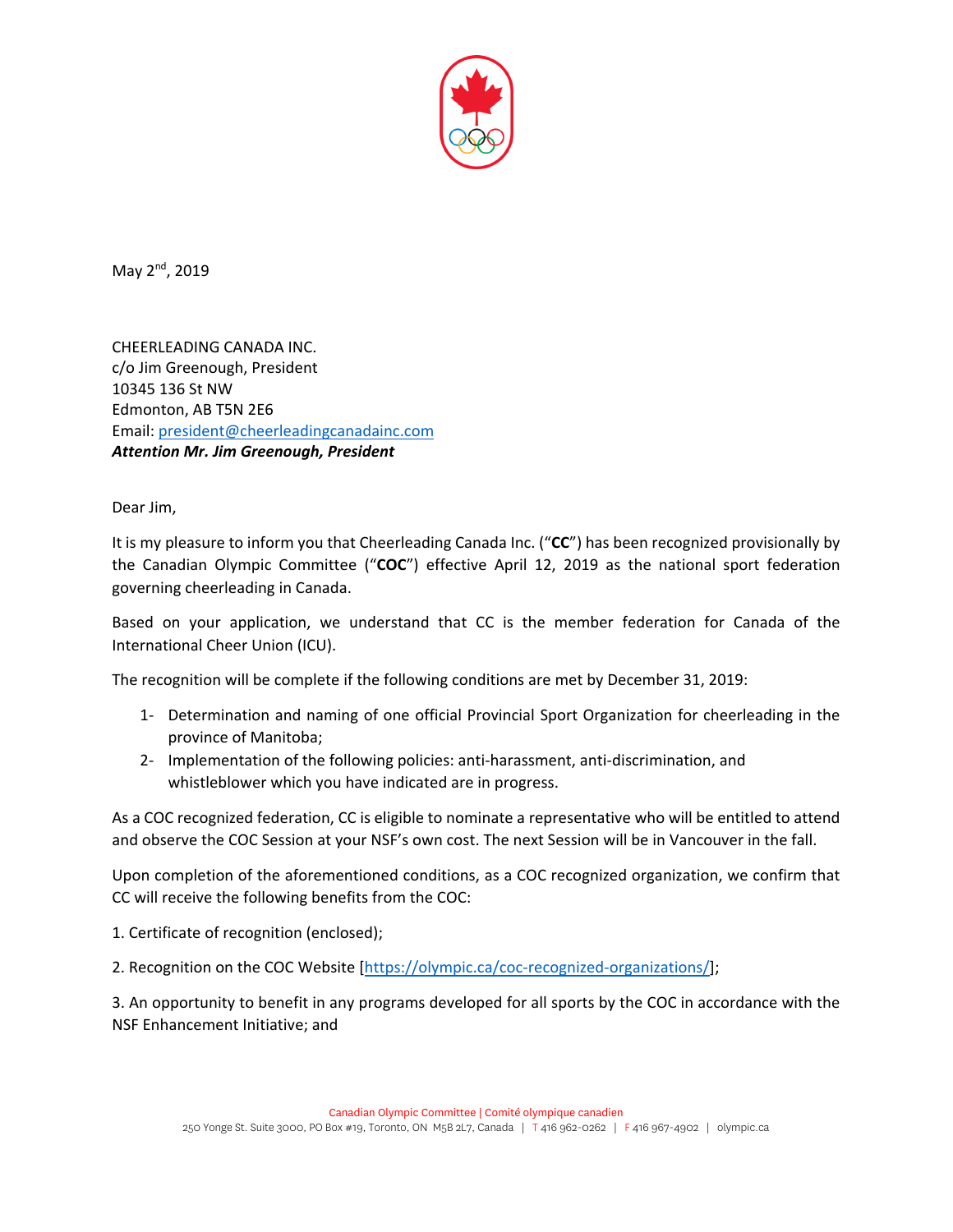

4. Pursuant to section 9.9 (e) of the COC By-laws, entitlement to send a CC representative to attend the COC Session. Please note that expenses to attend a Session are not the responsibility of the COC. The next Session will be held in Vancouver on November 16‐17, 2019. Sessions are generally held in April and November each year. If you would like to attend a Session, I ask that you kindly contact Christina Huang, Specialist, Legal & Member Services (chuang@olympic.ca), in advance.

Please note that the recognition does not provide any rights to use the Olympic rings or any COC marks. Such marks may not be used without the prior written approval of the COC.

Congratulations on your recognition. I look forward to meeting with you soon.

Sincerely,

Tricia Smith President Canadian Olympic Committee